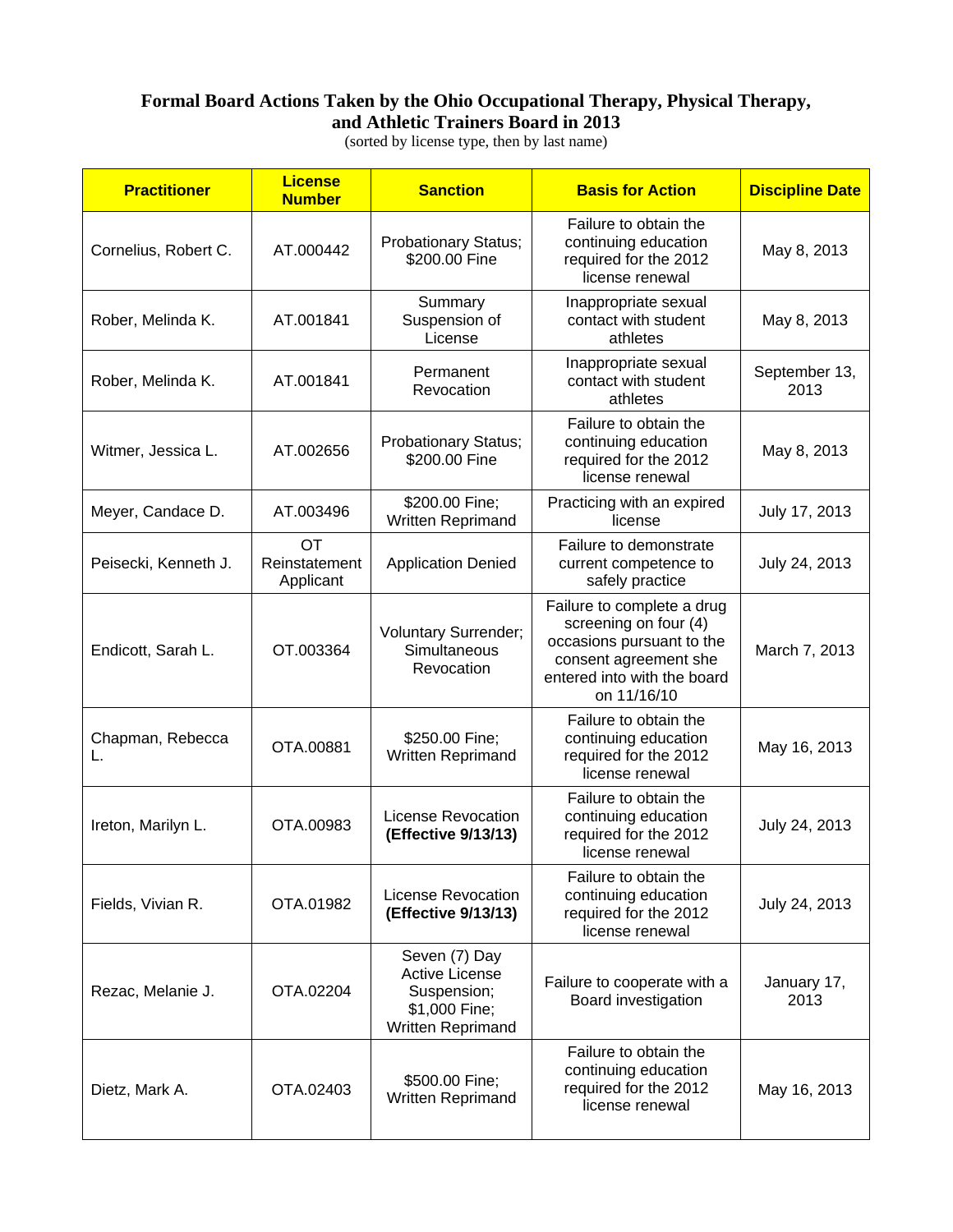| <b>Practitioner</b>   | <b>License</b><br><b>Number</b> | <b>Sanction</b>                                                                                                                                                            | <b>Basis for Action</b>                                                                                                                              | <b>Discipline Date</b> |
|-----------------------|---------------------------------|----------------------------------------------------------------------------------------------------------------------------------------------------------------------------|------------------------------------------------------------------------------------------------------------------------------------------------------|------------------------|
| Saffron, Charles J.   | OTA.02403                       | \$500.00 Fine;<br>Written Reprimand                                                                                                                                        | Failure to obtain the<br>continuing education<br>required for the 2012<br>license renewal                                                            | May 16, 2013           |
| Ghutadaria, Hema      | OTA.02498                       | \$500.00 Fine;<br>Written Reprimand                                                                                                                                        | Failure to obtain the<br>continuing education<br>required for the 2012<br>license renewal                                                            | May 16, 2013           |
| Schmidt, Danielle F.  | OTA.02735                       | \$250.00 Fine;<br>Written Reprimand                                                                                                                                        | Failure to obtain the<br>continuing education<br>required for the 2012<br>license renewal                                                            | May 16, 2013           |
| Back, Jessica M.      | OTA.03236                       | \$500.00 Fine;<br>Written Reprimand                                                                                                                                        | Failure to obtain the<br>continuing education<br>required for the 2012<br>license renewal                                                            | May 16, 2013           |
| Monroy-Cubie, Mirna   | OTA.03514                       | \$250.00 Fine;<br>Written Reprimand                                                                                                                                        | Failure to obtain the<br>continuing education<br>required for the 2012<br>license renewal                                                            | July 24, 2013          |
| Roberts, Amber N.     | OTA.03717                       | \$250.00 Fine;<br>Written Reprimand                                                                                                                                        | Failure to obtain the<br>continuing education<br>required for the 2012<br>license renewal                                                            | May 16, 2013           |
| Parker, Renae L.      | OTA.03743                       | Six (6) Months<br>Probation                                                                                                                                                | Forging the signature of her<br>supervising occupational<br>therapist;<br>Exceeding the scope of<br>practice of an occupational<br>therapy assistant | November 21,<br>2013   |
| Sandys, Jamey A.      | OTA.03768                       | \$500.00 Fine;<br>Written Reprimand                                                                                                                                        | Failure to obtain the<br>continuing education<br>required for the 2012<br>license renewal                                                            | May 16, 2013           |
| Vrooman, Judith       | OTA.03887                       | \$100.00 Fine;<br>Written Reprimand                                                                                                                                        | Failure to obtain the<br>continuing education<br>required for the 2012<br>license renewal                                                            | May 16, 2013           |
| Anderson, Whitney N.  | OTA.03980                       | \$500.00 Fine;<br>Written Reprimand                                                                                                                                        | Failure to obtain the<br>continuing education<br>required for the 2012<br>license renewal                                                            | July 24, 2013          |
| Frelek, Malgorzata M. | PT<br>Examination<br>Applicant  | Upon NPTE<br>passage, but prior to<br>licensure,<br>completion of<br>remedial<br>coursework;<br>Six (6) months of<br>probation with<br>monitored practice<br>once licensed | Practicing prior to obtaining<br>a license                                                                                                           | July 18, 2013          |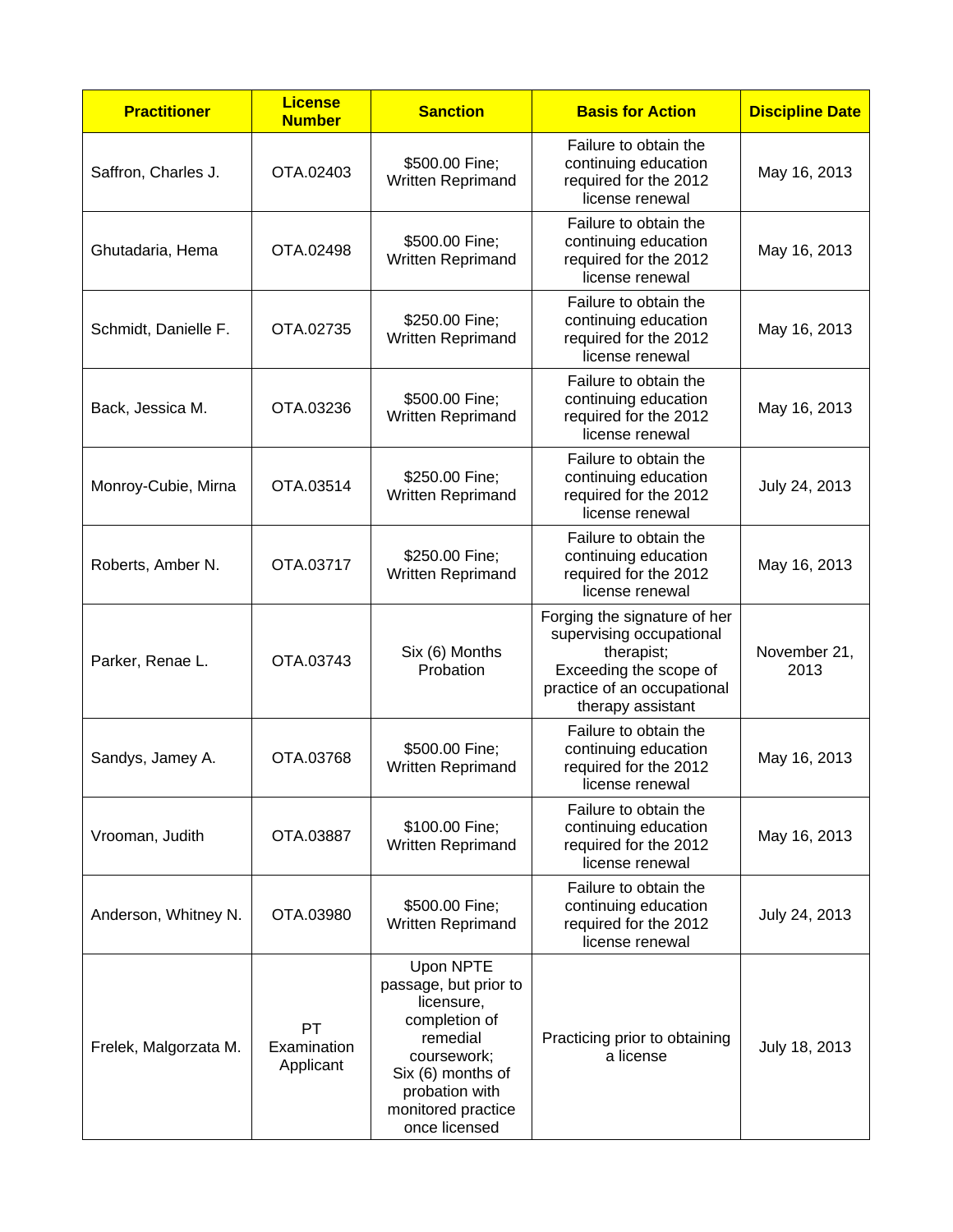| <b>Practitioner</b>     | <b>License</b><br><b>Number</b> | <b>Sanction</b>                                           | <b>Basis for Action</b>                                                                                                                                                                        | <b>Discipline Date</b> |
|-------------------------|---------------------------------|-----------------------------------------------------------|------------------------------------------------------------------------------------------------------------------------------------------------------------------------------------------------|------------------------|
| Copeland, Debra A.      | PT.001879                       | Summary<br>Suspension of<br>License                       | Verbal and Physical Abuse<br>of Minor Patients                                                                                                                                                 | February 22,<br>2013   |
| Copeland, Debra A.      | PT.001879                       | <b>Permanent License</b><br>Revocation                    | Physical and verbal abuse<br>of minor disabled patients                                                                                                                                        | May 9, 2013            |
| Monigold, Gary L.       | PT.003208                       | <b>Voluntary Surrender;</b><br>Simultaneous<br>Revocation | Failure to respond to the<br>2012 continuing education<br>audit notice                                                                                                                         | January 10,<br>2013    |
| Smartt, David W.        | PT.005628                       | \$1,800.00 Fine;<br>Written Reprimand                     | Failure to obtain the<br>continuing education<br>required for the 2012<br>license renewal                                                                                                      | January 10,<br>2013    |
| Fenton, Heidi A.        | PT.006520                       | \$100.00 Fine;<br>Written Reprimand                       | Failure to obtain the<br>continuing education<br>required for the 2012<br>license renewal                                                                                                      | January 10,<br>2013    |
| Brewer, Melissa R.      | PT.006628                       | \$100.00 Fine;<br>Written Reprimand                       | Failure to obtain the<br>continuing education<br>required for the 2012<br>license renewal                                                                                                      | March 7, 2013          |
| Wauford, Ivalyn J.      | PT.007282                       | <b>License Revocation</b><br>(Effective 3/8/13)           | Failure to obtain the<br>continuing education<br>required for the 2012<br>license renewal                                                                                                      | January 10,<br>2013    |
| Powellcraft Pal, Leslie | PT.007993                       | <b>License Revocation</b>                                 | Inability to practice<br>according to acceptable<br>and prevailing standards of<br>care because of mental<br>and physical conditions;<br>Having her PT license<br>disciplined in another state | November 7,<br>2013    |
| Murray, Jerret L.       | PT.008274                       | <b>Voluntary Surrender;</b><br>Simultaneous<br>Revocation | Failure to obtain the<br>continuing education<br>required for the 2012<br>license renewal                                                                                                      | March 7, 2013          |
| Fieseler, Kelly C.      | PT.009611                       | \$600.00 Fine;<br>Written Reprimand                       | Failure to obtain the<br>continuing education<br>required for the 2012<br>license renewal                                                                                                      | March 7, 2013          |
| Lang, Amanda M.         | PTA.005565                      | \$300.00 Fine;<br>Written Reprimand                       | Failure to obtain the<br>continuing education<br>required for the 2013<br>license renewal                                                                                                      | November 7,<br>2013    |
| Gustafson, Teresa A.    | PTA.02235                       | Written Reprimand                                         | Failure to obtain the<br>continuing education<br>required for the 2013<br>license renewal                                                                                                      | November 7,<br>2013    |
| Fleming, Shelly K.      | PTA.02575                       | Five (5) Day License<br>Suspension                        | Exceeding the scope of<br>practice as a PTA                                                                                                                                                    | May 9, 2013            |